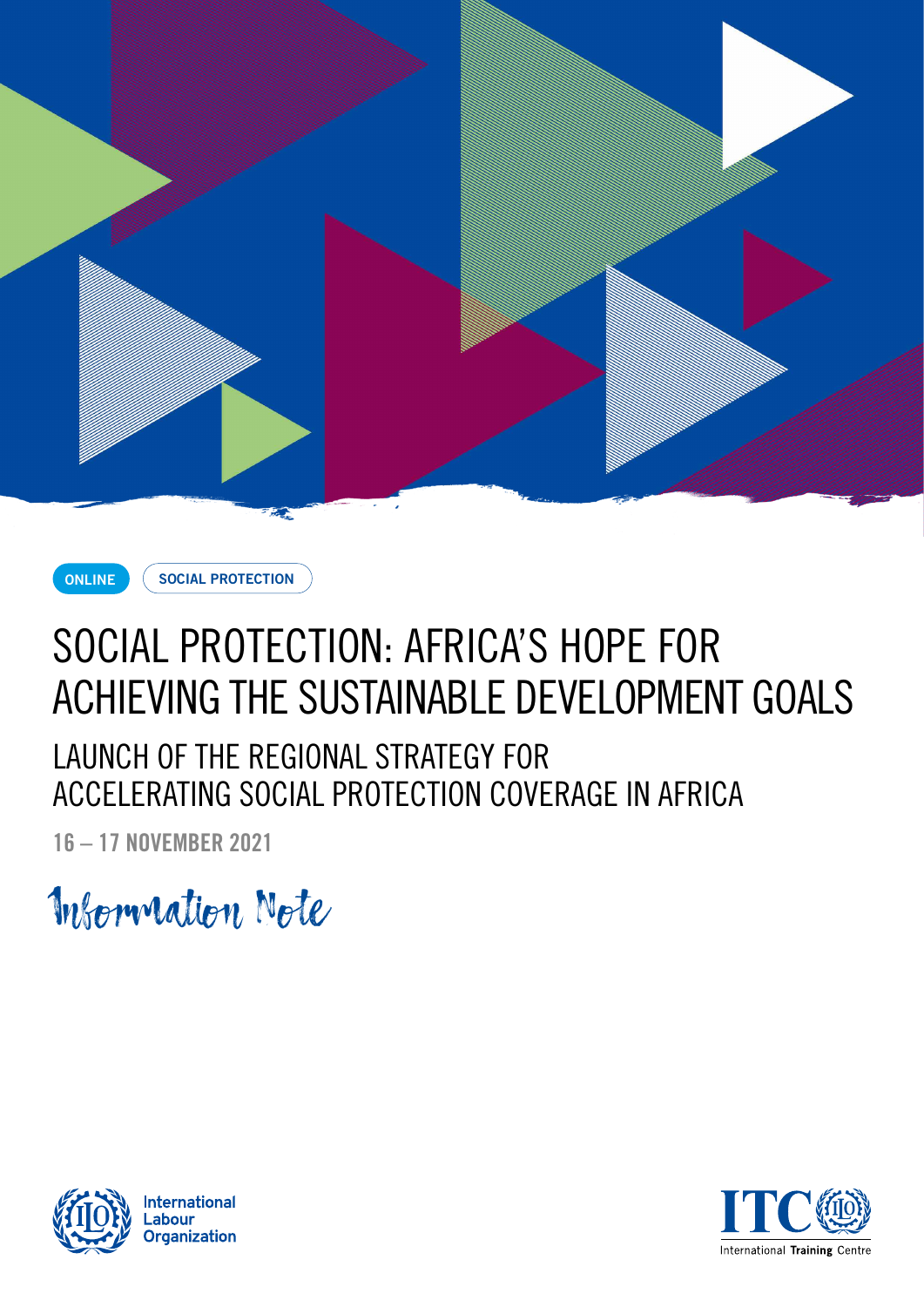## BACKGROUND

Everyone has a right to social security and a decent standard of living, according to Article 22 and Article 25 of the **Universal Declaration of Human Rights** (1948).

Social protection helps to reduce poverty, exclusion, and inequality while enhancing political stability and social cohesion. It is a powerful tool to prevent and recover from economic crises, natural disasters, and conflicts. Finally, it contributes to economic growth by supporting household income and domestic consumption.

Furthermore, social protection enhances human capital and productivity. Therefore, it is essential for inclusive growth and sustainable development. Advancing social protection is also a condition for social justice and transformative change in the world of work and for the successful achievement of several **Sustainable Development Goals**.

In September 2016, Heads of State, the World Bank Group and the International Labour Organization launched the **Global Partnership for Universal Social Protection to achieve the sustainable developments goals (USP2030)** with the objective to support all efforts put in place towards making the right to social protection a reality for all. Under the co-leadership of the **World Bank** and the **International Labour Organization**, USP2030 partners work together to increase the number of countries that provide universal social protection, in line with the **2030 agenda for sustainable development**.

Africa has shown very strong political will to put in place policies aimed at building sustainable development and combating poverty by promoting social protection policies and ensuring universal access to social security.

Such political commitment is reflected in several *Declarations, Plans of Action and Strategic Frameworks*, such as:

- The **Yaoundé Tripartite Declaration on the implementation of the Social Protection Floor** (2011);
- The **Ouagadougou + 10 Declaration and Plan of Action on Employment, Poverty Eradication and Inclusive Development** (2015);
- The **Addis Ababa Declaration on Transforming Africa through Decent Work for Sustainable Development** (2015);
- The AU's **Agenda 2063: The Africa We Want**;
- The **Abidjan Declaration Advancing Social Justice: Shaping the future of work in Africa** adopted by ILO Constituents during the 14th African Regional Meeting in December 2019.

However, despite the relative importance given to social protection policies, **social protection coverage remains limited in the Continent**.

Most recent ILO estimates show that Africa has the **lowest social protection coverage in the world**: 17% of the total population compared with the global average of 47%.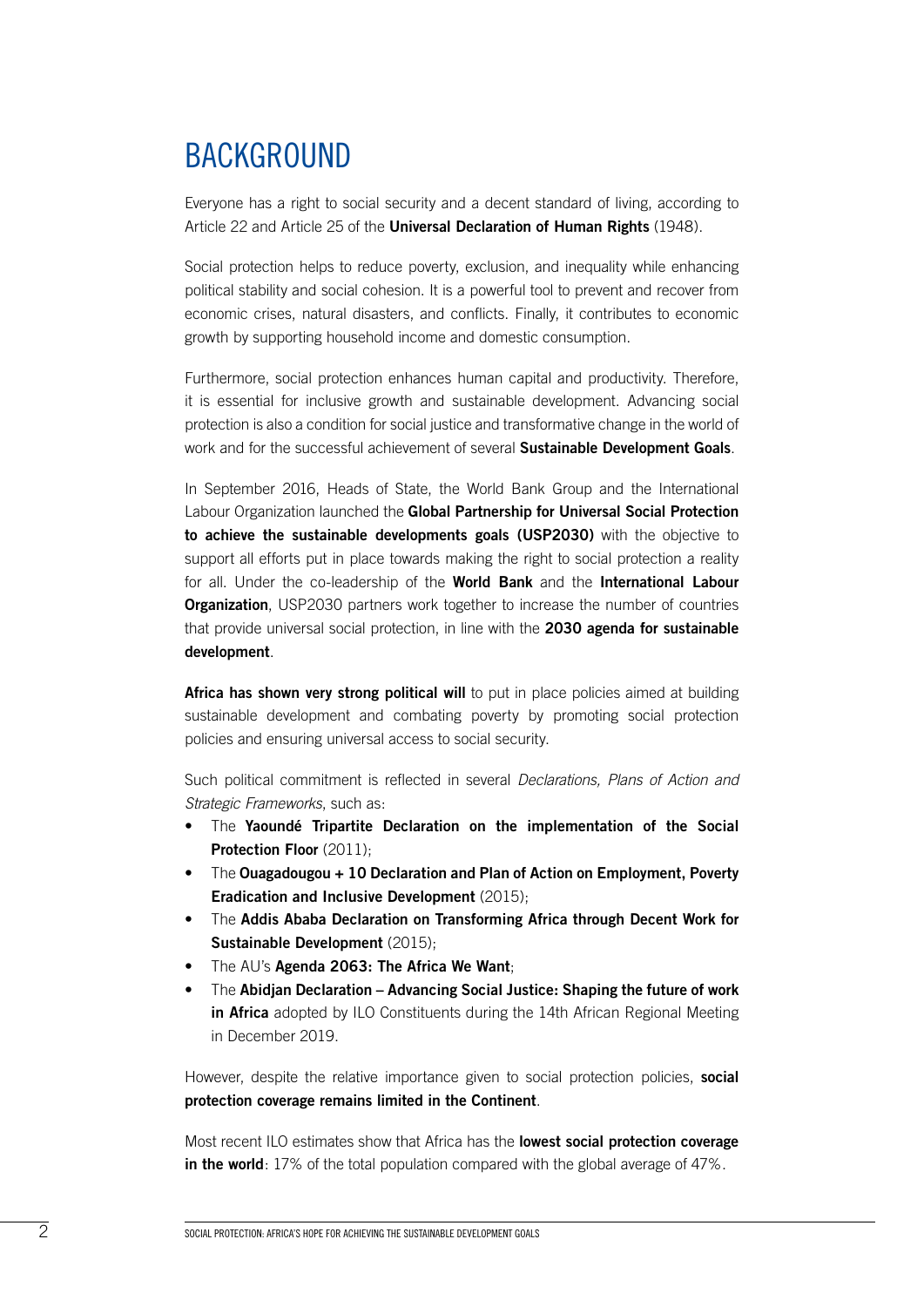The coverage gap in Africa is associated with **a significant underinvestment in social protection** as well as the persistence of the **informal economy**. The level of average social protection expenditure compared to GDP in Africa is less than 5% compared with a global average of 12.9%.

Finally, the **COVID-19 pandemic** has exposed the glaring gaps in social protection and underscored the worrying consequences of insufficient coverage, particularly in the informal economy. It has reinforced the importance of ensuring adequate social protection coverage over the life cycle and across all forms of employment. The crisis compelled many governments to temporarily extend social protection to uncovered groups by introducing extraordinary measures and legislation.

Most of the COVID-19 response measures (85.9%) were provided through social assistance. However, these actions **had limited impact on workers in the informal economy**, who are the most affected by the pandemic. Active efforts to reach the informal economy with social protection during the crisis was curtailed by the challenges of informality, including identification. The crisis, however, presents an **opportunity to build back better** and to **accelerate social protection coverage** across the continent.

Considering the political, social and economic imperative for accelerating the extension of social protection in the Continent, the ILO Regional Office for Africa has developed a **Regional Strategy** to support constituents' initiatives aimed towards universal social protection at the national level.

The Strategy is aligned with the UN Secretary-General's **Common Agenda Report** –especially the renewed social contract between governments and their people and within societies that includes a new era of universal social protection. In particular:

- It builds on recent developments in social protection both at the global and regional level;
- It includes the findings of the **Regional Dialogue for Accelerating Social Protection and Sustainable Financing in Africa** (April 2021);
- It rooted in the **Resolution concerning the second recurrent discussion on social protection (social security)** adopted by the International Labour Conference in June 2021.

The launch of this regional strategy and its implementation programme coincide with the release of the **Africa Social Protection Companion Report of the World Social Protection Report 2020-2022**, released in September 2021.

The **World Social Protection Report** developed by the ILO, provides a global overview of recent trends in social protection systems including social protection floors, featuring:

- A broad range of global, regional and country data on social protection coverage, benefits and public expenditures;
- An assessment of the range of social protection benefits for children, women and men of working age as well as for older persons;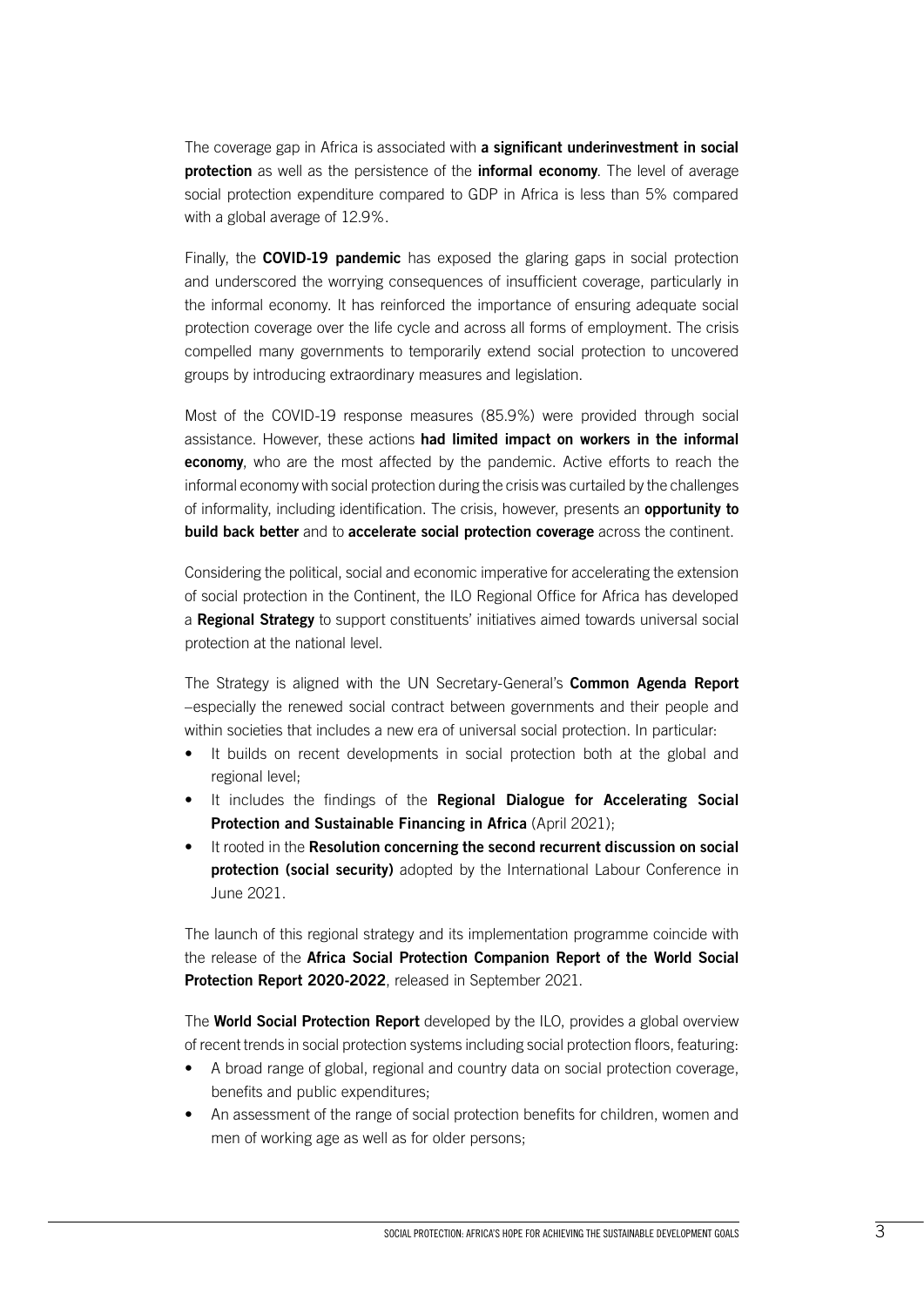• An evaluation of progress towards universal coverage in health and information for policies about relevant options to fill the gaps.

Moreover, this particular edition of the Report covers the impact of the ongoing COVID-19 pandemic on social protection, the unparalleled policy responses and the opportunity it presents to pursue a high-road approach to accelerate progress towards universal social protection as key for greater resilience, decent work and social justice.

### **OBJECTIVES**

The objectives of the meeting are:

- Official inauguration of the **Regional Strategy for Accelerating Social Protection Coverage in Africa** and its implementation programme;
- Regional launch of the **World Social Protection Report and Companion Report for Africa**;
- Discussions on financing the extension of social protection in Africa to build backbetter towards Agenda 2030.

### FORMAT AND CONTENT

The meeting, organized by the ILO in close collaboration with the African Union Commission, will be held exclusively online and will be structured over two days:

#### **DAY 1 (DURATION: 2 HOURS)**

- Session 1: Presentation of the main findings and policy orientations of the World Social Protection Report 2020-2021 and the Regional strategy for Accelerating Social Protection Coverage in Africa 2021-2025
- Session 2: High-level panel: **Towards 40 percent social protection coverage in Africa**

#### **DAY 2 (DURATION: 3 HOURS)**

- Session 1: Financing Social protection to building back-better towards Agenda 2030 Presentation of two countries cases on financing social protection
- Session 2: Development Partners' Roundtable (panel): **Funding the Strategy for acceleration of social protection coverage in Africa**

The meeting will be conducted in **English**, **French**, **Arabic** and **Portuguese**. Simultaneous interpretation will be available throughout the event.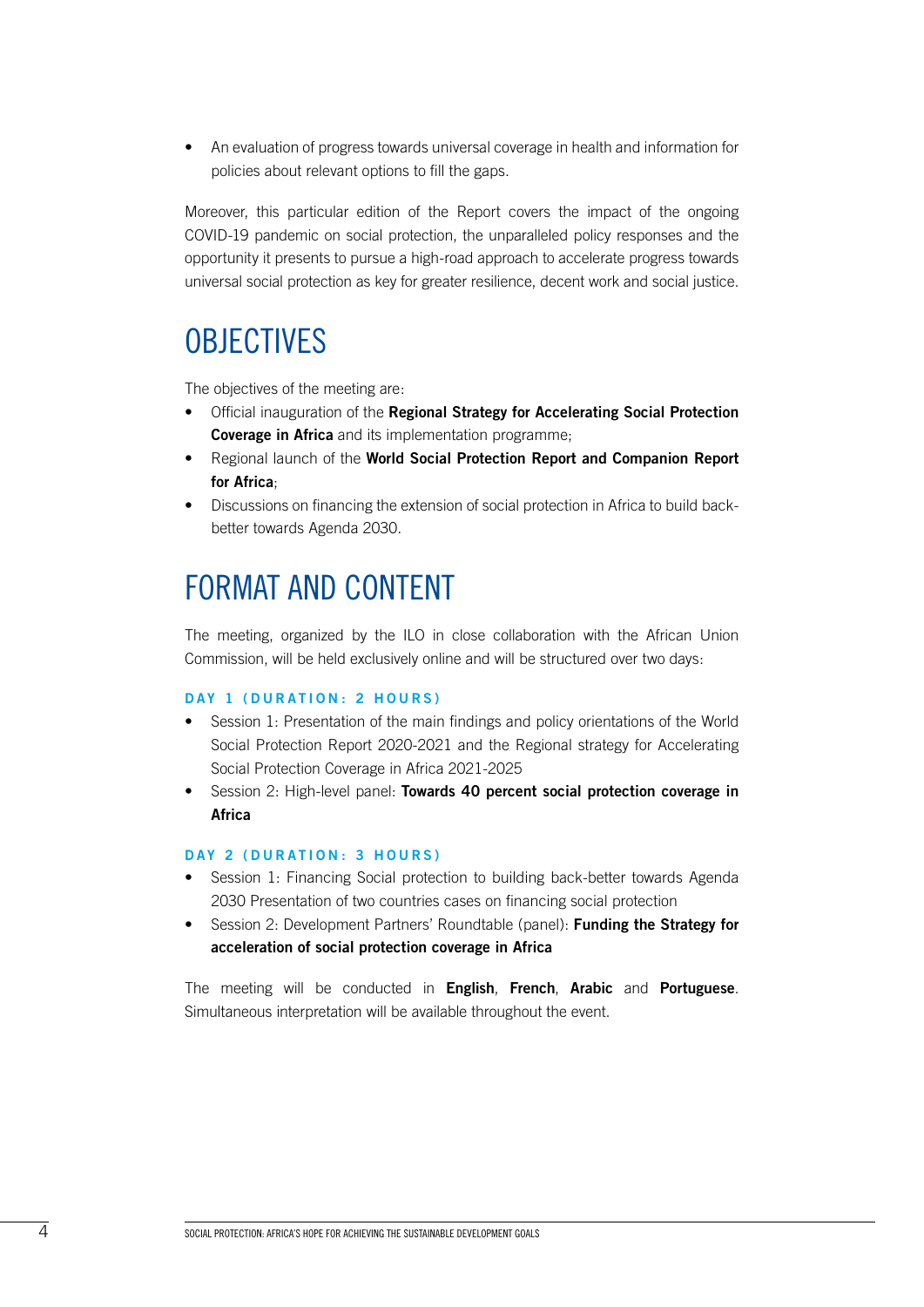## PARTICIPANTS

This continental strategic meeting will bring together **high-level officials** from the following institutions:

- UN organizations (UNECA, UNDESA, UNDCO, UNDP, WHO, FAO, UNICEF)
- African Union Commission– AU Commission and AU Organs
- Regional Economic Communities (RECs)
- Governments (Ministries in charge of social security and Finance)
- Workers and employers' organizations at Continental and national level
- Social security institutions and social security associations
- Development partners working on social protection in Africa (EU Delegations, EC, ICMPD, SIDA, UK Aid, Irish Aid, SDC,FES, GIZ, AfDB, World Bank, IMF and SPIAC-B)
- Civil society organizations, research and academia

## PROGRAMME OF EVENTS

The event will take place exclusively online. The programme and registration links will be made available through [the dedicated website.](https://www.itcilo.org/events/social-protection-africas-hope-achieving-sustainable-development-goals)

The dates of the event are as follows:

- 16 November 2021 from 10:00 am to 12:00 am (GMT)
- 17 November 2021 from 09:00 am to 12.00 pm (GMT)

**The event is open to the public upon registration.**